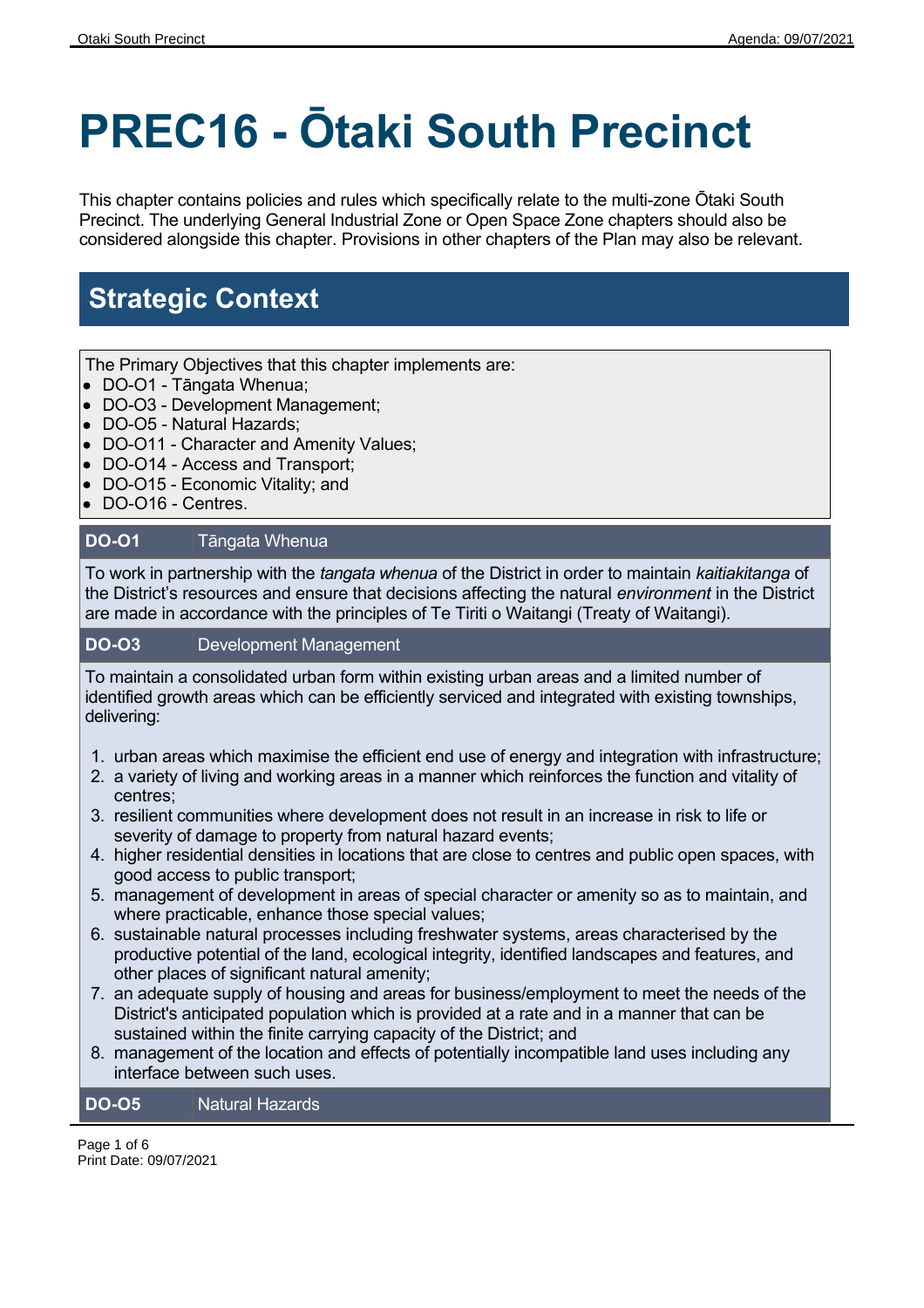To ensure the safety and resilience of people and communities by avoiding exposure to increased levels of risk from natural hazards, while recognising the importance of natural processes and systems.

#### **DO-O11** Character and Amenity Values

To maintain and enhance the unique character and amenity values of the District's distinct communities so that residents and visitors enjoy:

- 1. relaxed, unique and distinct village identities and predominantly low-density residential areas characterised by the presence of mature vegetation, a variety of built forms, the retention of landforms and unique community identities;
- 2. vibrant, lively *town centres* supported by higher density residential and mixed use areas;
- 3. neighbourhood *centres*, village communities and employment areas characterised by high levels of amenity, accessibility and convenience;
- 4. productive rural areas, characterised by openness, natural landforms, areas and corridors of *indigenous vegetation*, and *primary production activities*; and
- 5. well managed interfaces between different types of land use areas (e.g. between living, working and rural areas and between potentially conflicting land uses, so as to minimise adverse *effect*s.

### **DO-O14** Access and Transport

To ensure that the transport system in the District:

- 1. integrates with land use and urban form and maximises accessibility;
- 2. improves the efficiency of travel and maximises mode choice to enable people to act sustainably as well as improving the resilience and health of communities;
- 3. contributes to a strong economy;
- 4. avoids, remedies or mitigates adverse *effect*s on land uses;
- 5. does not have its function and operation unreasonably compromised by other activities;
- 6. is safe, fit for purpose, cost effective and provides good connectivity for all communities; and
- 7. provides for the integrated movement of people, goods and services.

### **DO-O15** Economic Vitality

To promote sustainable and on-going economic development of the local economy, including the rural sector, with improved number and quality of jobs and investment through:

1.

- a. encouraging *business activities* in appropriate locations within the District, principally through differentiating and managing various types of *business activities* both on the basis of the activity, and the potential local and strategic *effect*s of their operation;
- b. reinforcing a compact, well designed and sustainable regional form supported by an integrated *transport network*;
- c. enabling opportunities to make the economy more resilient and diverse;
- d. providing opportunities for the growth of a low carbon economy, including clean technology;
- e. minimising *reverse sensitivity effect*s on *business activities*, including *primary production activities* ; and
- f. enhancing the amenity of *Working Zones*;

while: 2.

a. ensuring that economic growth and development is able to be efficiently serviced by *infrastructure*;

Page 2 of 6 Print Date: 09/07/2021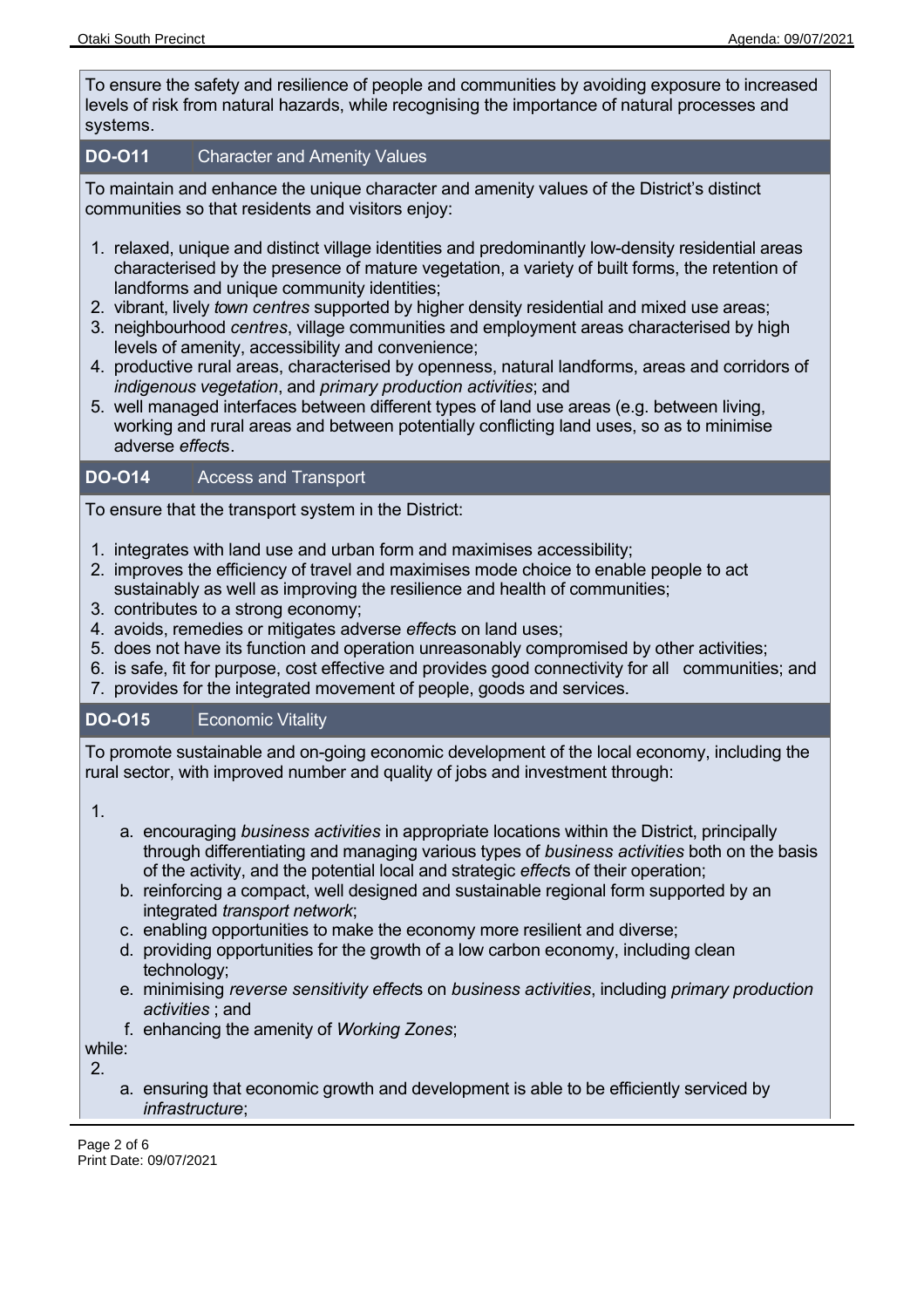- b. encouraging commercial consolidation and the co-location of community services and facilities primarily within the *Paraparaumu Sub-Regional Centre* and *Town Centres*; and
- c. managing contamination, pollution, odour, noise and glare, associated with *business activities,* including *primary production activities*.

#### **DO-O16** Centres

To have vibrant, safe and economically sustainable *centres* that function as key employment and economic nodes and as a focus for social and community life, as public transport and local service hubs, and as places for living, entertainment and recreation that:

- 1. provide the primary focus for *commercial (*excluding *industrial)*, *retail* and community activities within the District;
- 2. support community cohesion and a sense of place;
- 3. reinforce a compact, well designed and sustainable District and regional form, through promoting and reinforcing a close proximity and good accessibility between living, business and employment areas;
- 4. encourage economic opportunities and *business activities* in a manner which promotes:
	- a. the *Paraparaumu Sub-Regional Centre* as the principal commercial, retail, cultural, civic and tourist centre for the District, to be developed in a manner that:
		- i. achieves an integrated and compact *metropolitan centre zone*, linking all Precincts through a well-connected pedestrian and *transport networks* offering a choice of efficient routes and a quality built environment;
		- ii. provides for a broad range of mutually compatible activities that are integrated with pedestrian and public transport;
		- iii. is supported by opportunities for medium density residential living;
		- iv. consolidates community activities within Precinct B; and
		- v. provides for *commercial* (excluding *industrial*) and *retail activities* in Precincts A1, A2 and C, with some restrictions on the scale and nature of *retail activities* in Precinct C
	- b. the District's *town centres* at a scale and form that provides the urban focus for the commercial (excluding *industrial)*, tourism, education, entertainment, community and civic activities as well as opportunities for medium density residential living, where these meet the needs of the surrounding township community; and
	- c. District's *local centres* to provide for *commercial activities* (excluding *industrial activities*), within a residential context, to primarily serve the local convenience, community and commercial needs of the surrounding residential community.

## **Policies**

### **PREC16-P1** | Ōtaki South Precinct

*Subdivision,* use and *development* in the Ōtaki South Precinct will be provided for in a manner which is consistent with the Ōtaki South Precinct Structure Plan in Appendix 23 and complies with all of the following principles:

- 1. *development* is designed to address the residual risk from flooding from the Ōtaki River and the direct risk from *stormwater* flooding and flooding from other watercourses;
- 2. *development* is integrated into the existing *environment* by respecting the existing landform and the surrounding *river* environment, and avoiding adverse *effects* on *groundwater*, surface *water* and the Ōtaki River;
- 3. traffic and visual *effect*s are managed; and
- 4. *development* does not compromise the viability of existing *centres* and industrial areas.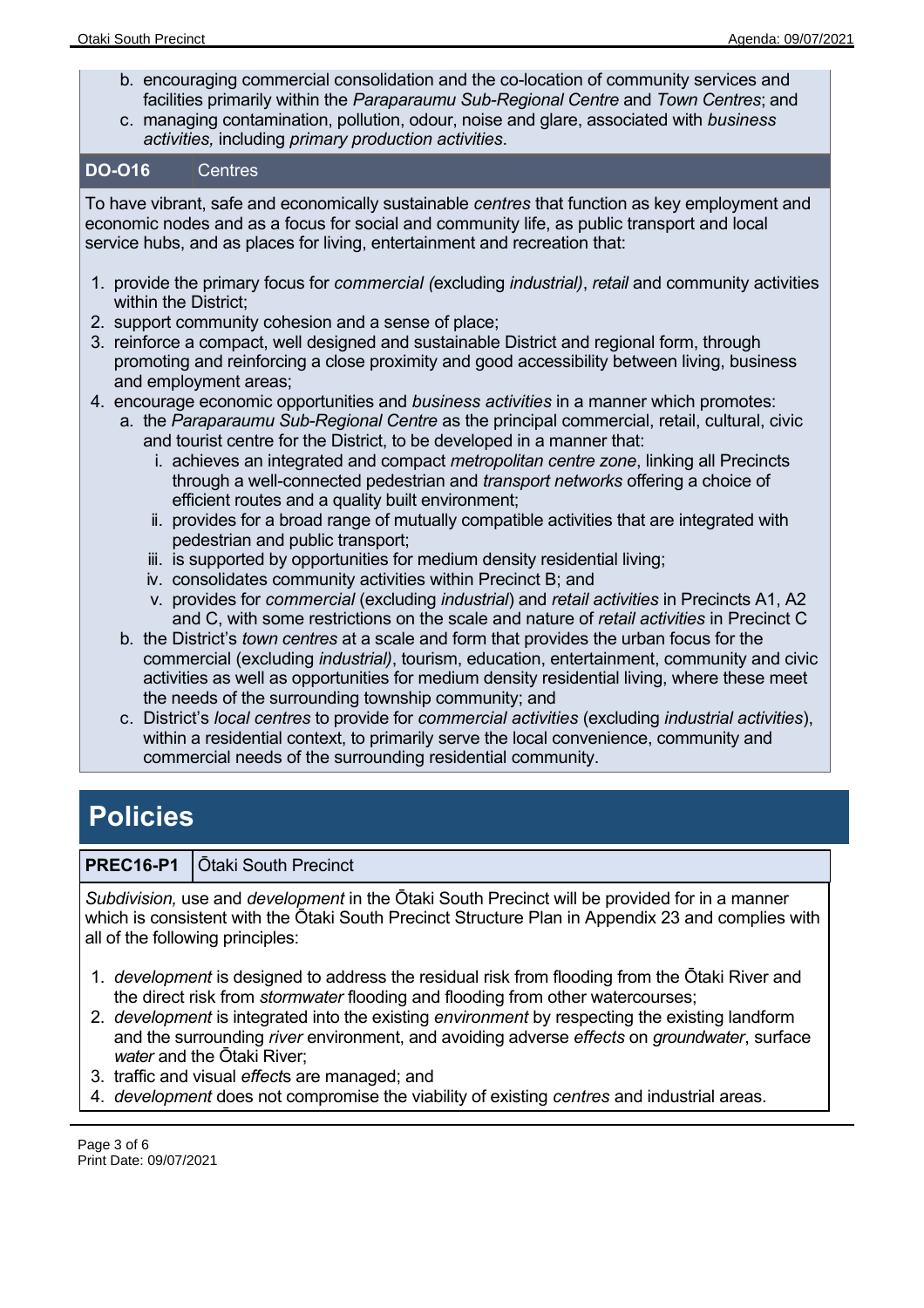| <b>Rules</b>          |                                                                                                                                                                                                                                                                                                                                                                                                                                                                                                                                                |  |
|-----------------------|------------------------------------------------------------------------------------------------------------------------------------------------------------------------------------------------------------------------------------------------------------------------------------------------------------------------------------------------------------------------------------------------------------------------------------------------------------------------------------------------------------------------------------------------|--|
| <b>PREC16-R1</b>      | New or relocatable buildings within the General Industrial Zone of the Otaki South<br>Precinct, provided that all buildings and overall development meets the permitted<br>activity standards and restricted discretionary activity standards for the Otaki<br>South Precinct.<br><b>Excludes</b><br>a. New minor buildings and additions and alterations to existing minor buildings<br>Measurement criteria apply to activities under this rule.                                                                                             |  |
| Permitted<br>Activity | <b>Standards</b>                                                                                                                                                                                                                                                                                                                                                                                                                                                                                                                               |  |
|                       | 1. The activity must comply with the <i>permitted activity</i> standards for new buildings<br>and additions and alterations to existing buildings under GIZ-R5.<br>2. Fencing in all other areas over 0.7 metres in height (above original ground<br>level) must be visually permeable where more than 50% of the fence area is<br>not visually obstructed (to provide for security while maintaining visual<br>surveillance).<br>3. Development must not exceed the gross floor area thresholds set out below:<br><b>Measurement Criteria</b> |  |
|                       | When measuring <i>gross floor area</i> for the purposes of the standards above, include:<br>a. covered yards and areas covered by a roof but not enclosed by walls                                                                                                                                                                                                                                                                                                                                                                             |  |
|                       | Exclude:<br>a. uncovered stairways;<br>b. floor space in terraces (open or roofed), external balconies, breezeways or<br>porches;<br>c. roof car parking, lift towers and machinery rooms on the roof having a floor area<br>of not more than 200m <sup>2</sup> ;<br>d. car parking areas; and<br>e. floor space of interior balconies and mezzanines not used by the public.                                                                                                                                                                  |  |

| <b>PREC16-</b><br>Table 1 | <b>Land Areas</b>                                                                                                                                                                                                                       | Existing title areas $(m2)$ | Gross Floor Areas (m <sup>2</sup> ) |  |
|---------------------------|-----------------------------------------------------------------------------------------------------------------------------------------------------------------------------------------------------------------------------------------|-----------------------------|-------------------------------------|--|
|                           | A                                                                                                                                                                                                                                       | 40,785                      | 13,051                              |  |
|                           | B                                                                                                                                                                                                                                       | 10,000                      | 3,200                               |  |
|                           | C                                                                                                                                                                                                                                       | 127,061                     | 40,659                              |  |
|                           | D                                                                                                                                                                                                                                       | 12,601                      | 4,032                               |  |
|                           | <b>Total</b>                                                                                                                                                                                                                            | 190,447                     | 60,943                              |  |
| <b>PREC16-R2</b>          | In the Open Space Zone within the Otaki South Precinct, any activity listed below<br>that is ancillary to a permitted or consented activity in the Otaki South Precinct is a<br>permitted activity:<br>roading, walkways and cycleways; |                             |                                     |  |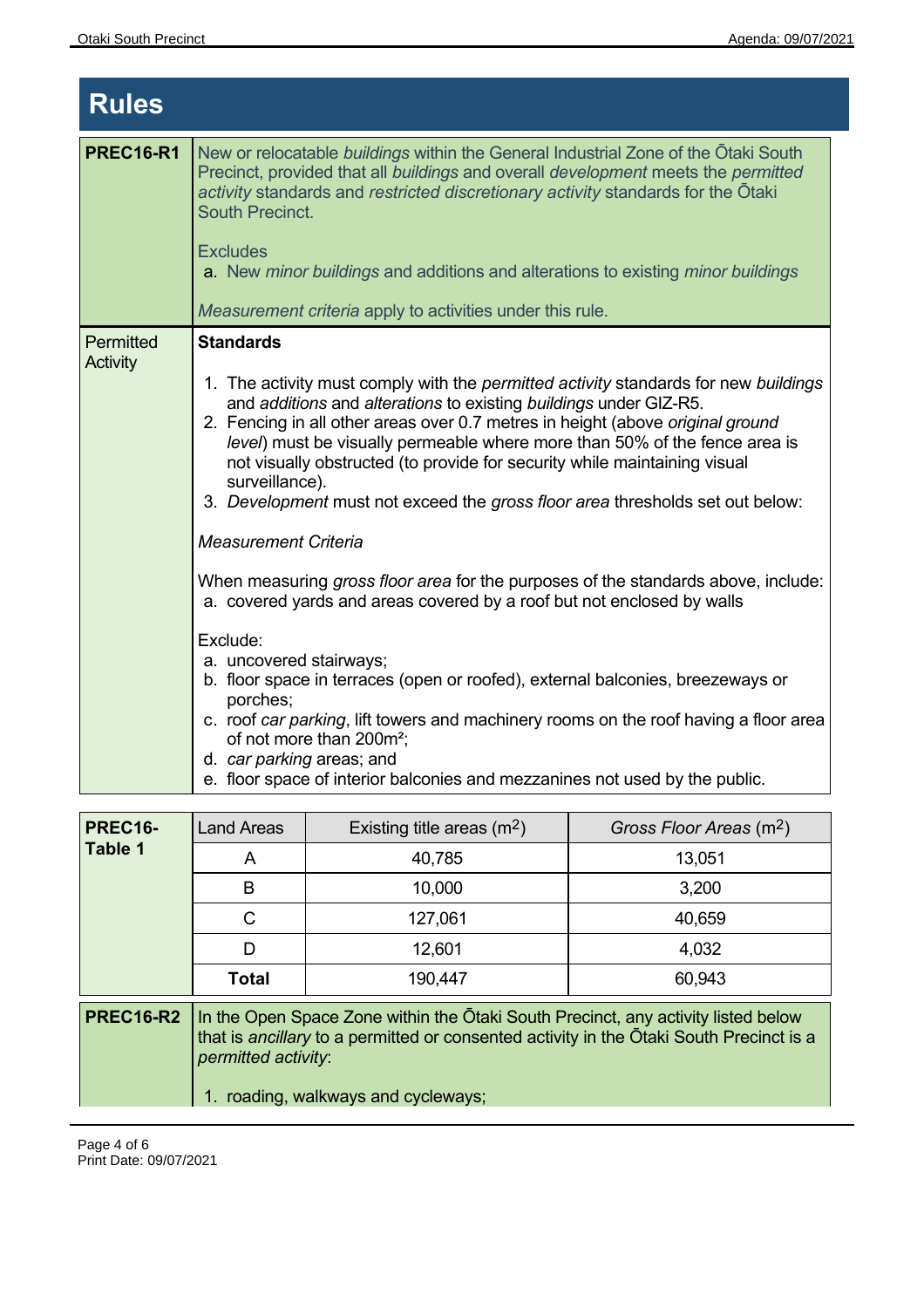|                                                                                                                                                                                                                           | 2. parking, loading and access;<br>3. street furniture;<br>4. landscaping; and<br>5. earthworks.                                                                                                                                                                                             |                                                                                                                                                                                                                                                                             |  |  |
|---------------------------------------------------------------------------------------------------------------------------------------------------------------------------------------------------------------------------|----------------------------------------------------------------------------------------------------------------------------------------------------------------------------------------------------------------------------------------------------------------------------------------------|-----------------------------------------------------------------------------------------------------------------------------------------------------------------------------------------------------------------------------------------------------------------------------|--|--|
|                                                                                                                                                                                                                           | Note: earthworks associated with extractive industries, the removal or replacement<br>of underground fuel storage tanks and "earthworks" as defined in and regulated by<br>the NESPF are not managed under this rule.                                                                        |                                                                                                                                                                                                                                                                             |  |  |
| Permitted<br>Activity                                                                                                                                                                                                     | <b>Standards</b>                                                                                                                                                                                                                                                                             |                                                                                                                                                                                                                                                                             |  |  |
|                                                                                                                                                                                                                           | 1. Activities ancillary to a permitted or consented activity in the Otaki South<br>Precinct must comply with the <i>permitted activity</i> rules applying to <i>development</i><br>within an overflow or residual overflow path as set out in NH-FLOOD.                                      |                                                                                                                                                                                                                                                                             |  |  |
| <b>PREC16-R3</b>                                                                                                                                                                                                          | <b>Retail Activities</b>                                                                                                                                                                                                                                                                     |                                                                                                                                                                                                                                                                             |  |  |
|                                                                                                                                                                                                                           | Measurement criteria apply to activities under this rule.                                                                                                                                                                                                                                    |                                                                                                                                                                                                                                                                             |  |  |
| Permitted<br><b>Activity</b>                                                                                                                                                                                              | <b>Standards</b><br>Retail activities in the Otaki South Precinct must:                                                                                                                                                                                                                      |                                                                                                                                                                                                                                                                             |  |  |
|                                                                                                                                                                                                                           |                                                                                                                                                                                                                                                                                              |                                                                                                                                                                                                                                                                             |  |  |
|                                                                                                                                                                                                                           | 1. not occupy more than 20% of the gross floor area within each site (excluding<br>areas zoned open space);<br>2. be limited to activities permitted in standard 1 above or space extensive<br>retailing;<br>3. not exceed a maximum area of 800m <sup>2</sup> for each premises or tenancy. |                                                                                                                                                                                                                                                                             |  |  |
|                                                                                                                                                                                                                           | <b>Measurement Criteria</b><br>When measuring gross floor area, include:<br>a. covered yards and areas covered by a roof but not enclosed by walls                                                                                                                                           |                                                                                                                                                                                                                                                                             |  |  |
| Exclude:<br>a. uncovered stairways;<br>b. floor space in terraces (open or roofed), external balconies, breezeways or<br>porches;<br>c. roof car parking, lift towers and machinery rooms on the roof having a floor area |                                                                                                                                                                                                                                                                                              |                                                                                                                                                                                                                                                                             |  |  |
|                                                                                                                                                                                                                           | of not more than 200m <sup>2</sup> ;<br>d. car parking areas; and<br>e. floor space of interior balconies and mezzanines not used by the public.                                                                                                                                             |                                                                                                                                                                                                                                                                             |  |  |
| <b>PREC16-R4</b>                                                                                                                                                                                                          | Development in the Otaki South Precinct exceeding the permitted activity<br>standards for gross floor area thresholds in PREC16-R1.                                                                                                                                                          |                                                                                                                                                                                                                                                                             |  |  |
| <b>Restricted</b>                                                                                                                                                                                                         | <b>Standards</b>                                                                                                                                                                                                                                                                             | <b>Matters of Discretion</b>                                                                                                                                                                                                                                                |  |  |
| <b>Discretionary</b><br><b>Activity</b>                                                                                                                                                                                   | 1. Any development must include<br>a transport assessment.<br>2. For development that is not a<br>Permitted Activity and for all<br>subdivision within the Otaki South<br>Precinct (Appendix 23) the following<br>standards shall apply:                                                     | 1. Traffic and transport effects.<br>2. Location and design of parking, traffic<br>circulation areas, loading and access.<br>3. Consideration of the standard(s) not<br>met.<br>4. The use and distribution of<br>buildings (excluding minor<br>buildings) within the area. |  |  |